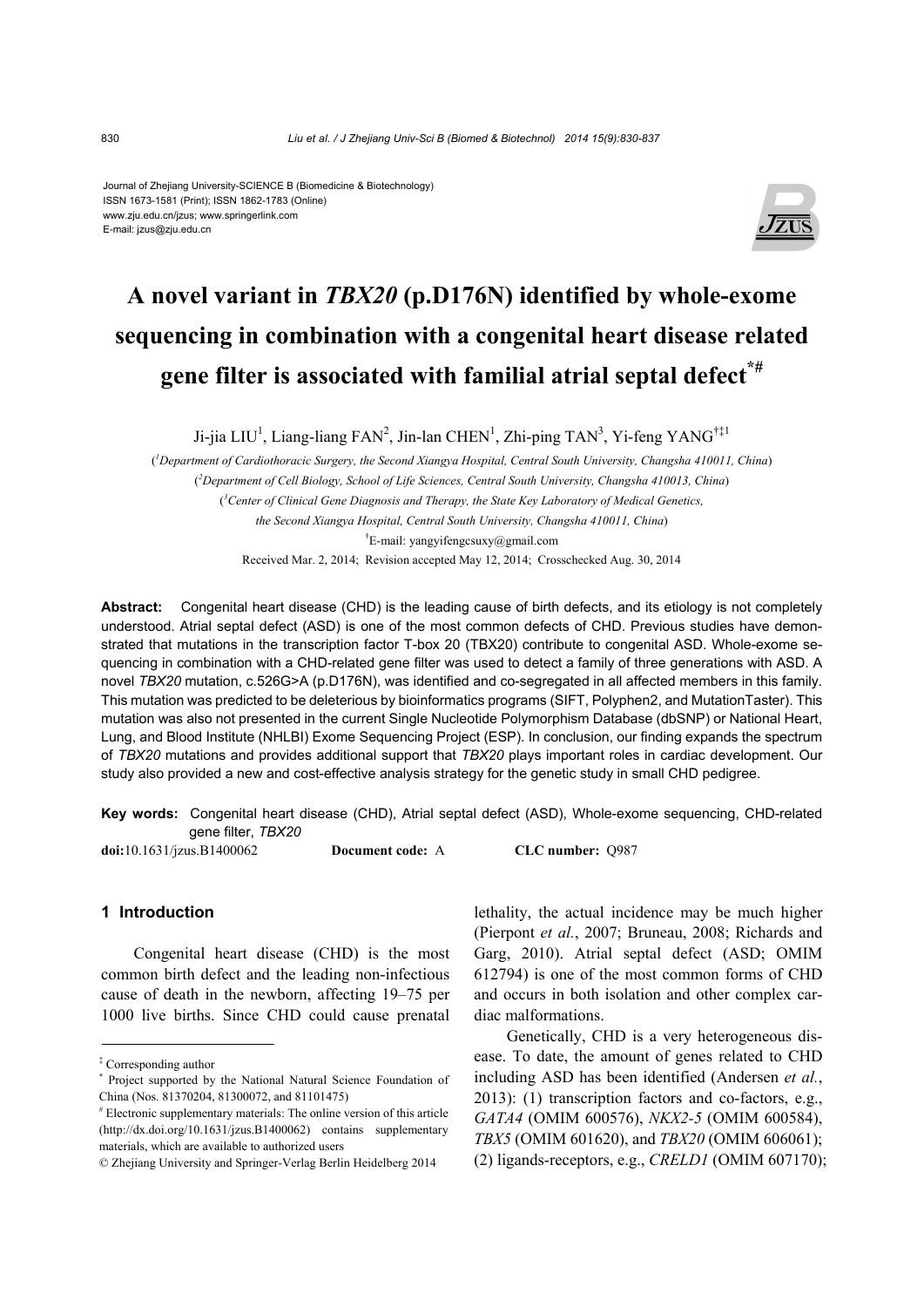(3) structure protein of sarcomere, e.g., *MYH6* (OMIM 160710), *MYH7* (OMIM 160760), and *ACTC1* (OMIM 102540) (Posch *et al.*, 2010b; Wessels and Willems, 2010; Ware and Jefferies, 2012; Andersen *et al.*, 2013; Fahed *et al.*, 2013).

T-box 20 (TBX20) is a member of the T-box family that encodes the transcription factor TBX20. TBX20 carries strong transcriptional activation and repression domains, and physically or genetically interacts with several cardiac development transcription factors, including NKX2-5, GATA4, GATA5, and TBX5 regulating various aspects of embryonic heart development. In the developing mouse embryos, *tbx20* is expressed in cardiac progenitor cells, as well as in the developing myocardium and endothelial cells associated with endocardial cushions, the precursor structures for the cardiac valves and the atrioventricular septum, which implies that *tbx20* is essential for proper heart development. Loss function of *tbx20* in the mouse has been found in connection with various forms of congenital heart defects, including defects in septation, valvulogenesis, cardiomyopathy, and arrhythmia (Stennard *et al.*, 2003; Stennard *et al.*, 2005; Kirk *et al.*, 2007; Liu *et al.*, 2008; Posch *et al.*, 2010a; Sotoodehnia *et al.*, 2010; Shen *et al.*, 2011; Zhang *et al.*, 2011; Qiao *et al.*, 2012).

In our study, by using whole-exome sequencing in combination with a CHD-related gene filter, all non-coding and synonymous variants, as well as variants present in the Single Nucleotide Polymorphism Database (dbSNP), 1000 Genomes, HapMap, YH, and Exome Sequencing Project (ESP) databases and variants which are not in 455 CHD-related genes (Data S1) were excluded initially. According to prediction by three bioinformatics programs (SIFT, Polyphen2, and MutationTaster) and co-segregation analysis, we identified a novel mutation (c.526G>A/ p.D176N) in exon3 of *TBX20* in all affected members in three generations of a family with ASD. To the best of our knowledge, this mutation has not been reported in previous studies.

## **2 Materials and methods**

## **2.1 Subjects**

A family from Hunan Province in central-south China with seven members across three generations participated in this study. Three patients were diagnosed as having ASD (I1, II2, and III1) (Table 1; Fig. 1a). All patients were diagnosed by transthoracic echocardiograms in the Department of Cardiothoracic Surgery of the Second Xiangya Hospital, China. All family members were provided informed consent for collection, storage, and use of DNA for the purpose of research. A proband (III1 in Fig. 1a) consented specifically for whole-exome sequencing. This study protocol was approved by the Review Board of the Second Xiangya Hospital of the Central South University, China.

## **2.2 Methods**

## 2.2.1 DNA extraction

Genomic DNA (gDNA) was extracted from peripheral blood lymphocytes of the participants. gDNA was prepared using a DNeasy Blood & Tissue Kit (Qiagen, Valencia, CA) on the QIAcube automated DNA extraction robot (Qiagen, Hilden, Germany) as previously described (Tan *et al.*, 2012).

## 2.2.2 Targeted capture and massive parallel sequencing

Exome capture and high-throughput sequencing (HTS) were performed in the State Key Laboratory of Medical Genetics of China in collaboration with Beijing Genomic Institute (BGI Shenzhen, China) (Wang *et al.*, 2010). gDNA  $(5 \mu g)$  from the proband (III1) in this family was captured with the NimbleGen SeqCap EZ library exome capture reagent (Roche Inc., Madison, USA) and sequenced (Illumina HiSeq2000, 90 base paired-end reads; Illomina Inc., USA). Briefly, gDNA was randomly fragmented by a Covaris S2 instrument (Covaris Inc., USA). Then, the 250–300 bp fragments of DNA were subjected to three enzymatic steps: end repair, A-tailing, and adapter ligation. Once the DNA libraries were indexed, they were amplified by ligation-mediated polymerase chain reaction (PCR). Extracted DNA was purified and hybridized to the NimbleGen Seqcap EZ Library. Each captured library was then loaded onto the Illumina HiSeq2000 platform. Illumina base calling software V1.7 was employed to analyze the raw image files with default parameters.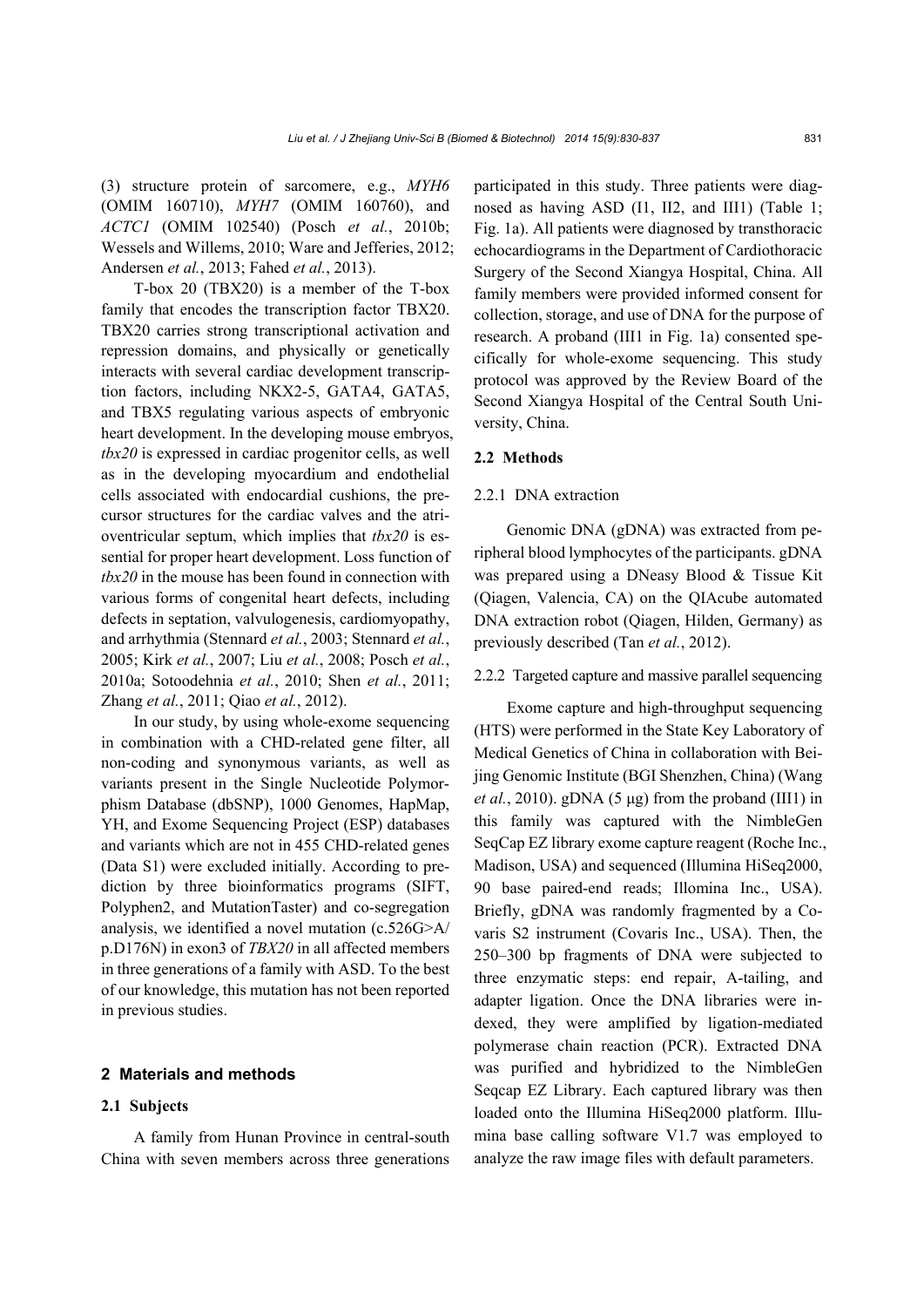| Family          | Age      | <b>CHD</b> |               | TBX20   |           |              |            |         |
|-----------------|----------|------------|---------------|---------|-----------|--------------|------------|---------|
|                 |          |            | ASD size (mm) | RA (mm) | $RV$ (mm) | LVEF $(\% )$ | <b>DNA</b> | Protein |
| III1 (proband)  | 7 months | ASD        | 15            | 29      | 26        | 69           | 526G > A   | D176N   |
| 11              | 59 years | ASD        | 2             | 35      | 34        | 60           | 526G > A   | D176N   |
| 12              | 61 years | No         |               | 33      | 30        | 62           |            |         |
| Ш1              | 31 years | No         |               | 32      | 30        | 65           |            |         |
| II2             | 28 years | <b>ASD</b> | 12            | 43      | 41        | 63           | 526G > A   | D176N   |
| II <sub>3</sub> | 25 years | No         |               | 32      | 31        | 69           |            |         |
| III2            | 3 years  | No         |               | 24      | 22        | 72           |            |         |

**Table 1 Summary of the family with atrial septal defect (ASD)** 

CHD: congenital heart disease; RA: right atrium; RV: right ventricle; LVEF: left ventricular ejection fraction



**Fig. 1 Sequencing and analysis of** *TBX20* **mutation (p.D176N) in the family with ASD**  (a) Pedigree of the family affected with ASD. Family members are identified by generations and numbers. Squares: male members; circles: female members; black symbols: affected members; white symbols: unaffected members; arrow: proband. (b) Sequencing results of the *TBX20* mutation. Sequence chromatogram indicates a G to A transition of nucleotide 526. (c) Alignment of multiple TBX20 protein sequences across species. The D176 affected amino acid locates in the highly conserved amino acid region in different mammals

## 2.2.3 Read, mapping and variant detection

Single-nucleotide polymorphism (SNP) analysis was performed as previously described (Gao *et al.*, 2013): (1) reads were aligned to the NCBI human reference genome (gh19/NCBI 37.1) with SOAPaligner method V2.21; (2) for paired-end reads with duplicated start and end sites, only one copy with the highest quality was retained and the reads with adapters were removed; (3) SOAPsnp V1.05 was used to assemble the consensus sequence and call genotypes; (4) small insertions and deletions (IN-DELs) detection was used with the Unified Genotyper tool from GATK V1.0.4705.

## 2.2.4 Filtering and annotation

Five major steps were taken to prioritize all the high-quality variants among CHD-related genes (Gao *et al.*, 2013): (1) variants within intergenic, intronic, and untranslated regions (UTRs) and synonymous mutations were excluded from later analysis; (2) variants in dbSNP132 (http://www.ncbi.nih.gov/ projects/SNP/), the 1000 Genomes project (1000G, http://www.1000genomes.org), and HapMap project (ftp://ftp.ncbi.nlm.nih.gov/hapmap) were excluded; (3) variants in YH database (http://yh.Genomics. org.cn/) and National Heart, Lung, and Blood Institute (NHLBI) ESP database (http://evs.gs.washington.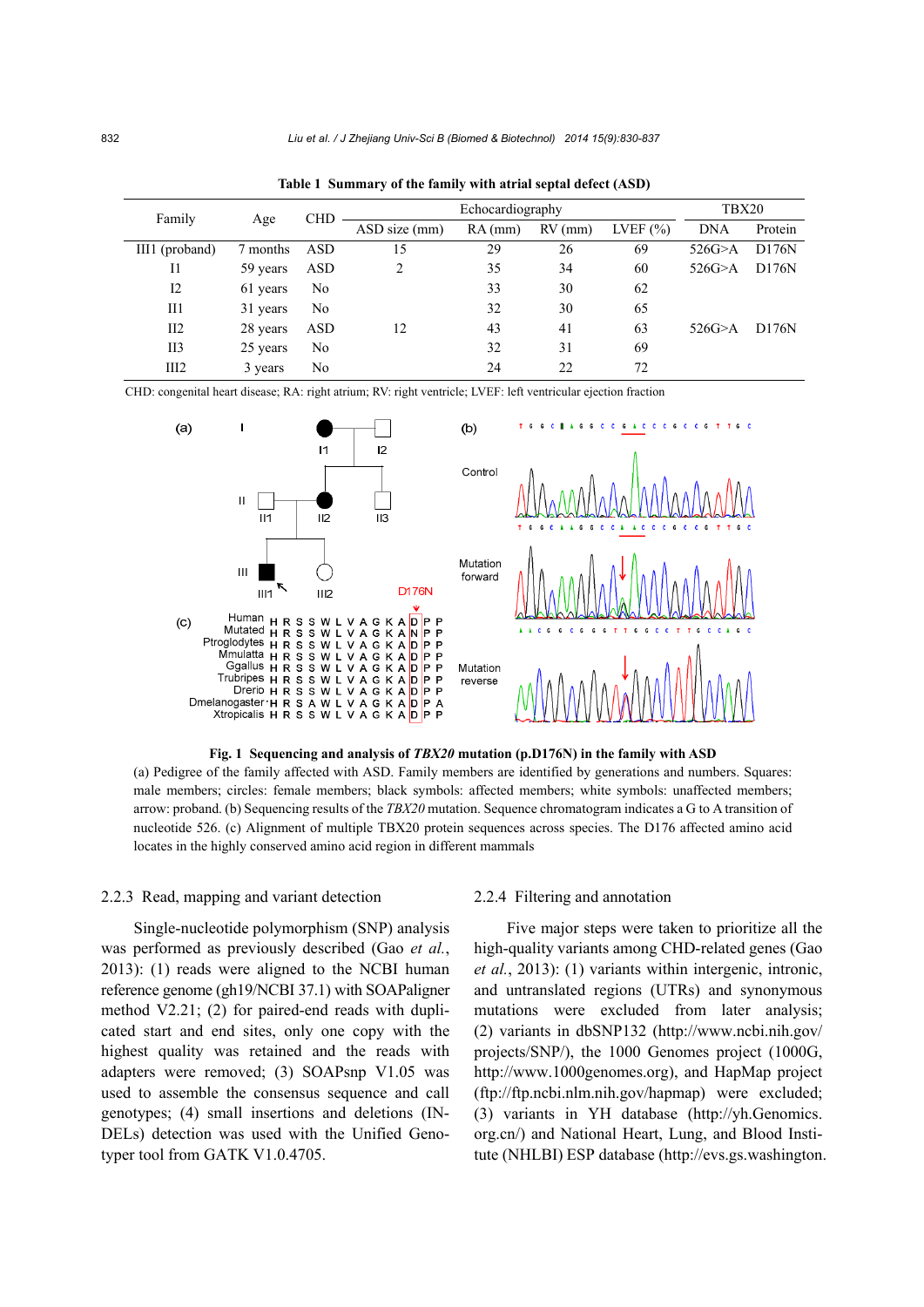edu/EVS/) were further excluded; (4) variants not in 455 CHD-related genes (Data S1) were excluded (Wilde and Behr, 2013; Zaidi *et al.*, 2013); (5) SIFT (http://sift.bii.astar.edu.sg/), Polyphen2 (http:// genetics.bwh.harvard.edu/pph2/), and MutationTaster (http://www.mutationtaster.org) were used to predict the possible impact of variants.

## 2.2.5 Mutation validation and co-segregation analysis

Sanger sequencing was used to validate the candidate variants found in the whole-exome sequencing. Segregation analysis was performed in all family members. Primer pairs used to amplify fragments encompassing individual variants were designed by an online tool PrimerQuest (Integrated DNA Technologies, Inc.; http://www.idtdna.com/ Primerquest/Home/Index) and the sequences of PCR primers will be provided upon request.

## **3 Results**

## **3.1 Patient characteristics and phenotype information**

A Chinese family with isolated secundum ASD was first identified after the proband (III1) was referred for evaluation of a murmur at 7 months old. The echocardiography described a dilated right atrium, dilated right ventricle, and a secundum ASD measuring 15 mm in dimension. Meanwhile, the family history revealed that there were an additional two related living individuals diagnosed as having ASD. Both the proband (III1) and II2 underwent successful surgical repairs. I1 without any treatment was diagnosed with secundum ASD by echocardiography (Fig. 1a; Table 1). No other malformations were observed in the three affected members, which indicated that this family CHD is an isolated or non-syndromic CHD with an autosomal dominant pattern.

## **3.2 Exome sequencing and co-segregation analysis**

To detect the causative genetic alteration in this family, whole-exome sequencing in combination with a CHD-related gene filter was performed on the proband (III1). The result demonstrated a set of 19 single nucleotide variants in 16 CHD candidate genes after filtering (Table 2). Co-segregation analysis of six causative variants (*OBSCN*, *USF1*, *TBX20*, *LDB3*, *MYH6*, and *IFT20*) (Table 2), which were predicted by three programs (SIFT, MutationTaster, and Polyphen2) showed that only *TBX20* gene mutation segregated in all affected family members (Figs. 1a and 1b; Table 1). Unaffected family members who were assessed did not carry the mutation. The missense mutation (c.526G>A) results in a substitution of aspartic acid by asparagine in the TBX20 protein (p.D176N). This newly identified c.526G>A mutation was not found in our 200 control cohorts (Tan *et al.*, 2012). This mutation was also not presented in the current dbSNP and NHLBI ESP.

#### **3.3 Variant analysis**

The aspartic acid residue at position 176 in TBX20 protein is highly evolutionarily conserved in diverse species including chimp, monkey, chicken, pufferfish, zebrafish, melanogaster, and frog (Fig. 1c). Three programs for analyzing protein functions, Polyphen2, SIFT, and MutationTaster, predicted that the p.D176N variants are probably damaging (0.985), damaging (0.004), and disease causing (23), respectively.

## **4 Discussion**

Due to the complexity of CHD attributed by both genetic and nongenetic effectors, the etiology of CHD is still not completely understood. To date, approximately 500 genes have been revealed to be related to cardiac development defects in mice when mutated, and 55 human genes have been identified associated with CHDs (Andersen *et al.*, 2013; Fahed *et al.*, 2013; Wilde and Behr, 2013; Zaidi *et al.*, 2013). Complex or rare Mendelian disorders in small CHDs pedigree make the discovery of novel genes difficult or impossible using the traditional approach (Rabbani *et al.*, 2012).

However, next-generation sequencing technologies such as the whole-exome sequencing approach are improving as rapid, high-throughput, and costeffective approaches to fulfill medical sciences and research demands (Ng *et al.*, 2009; Metzker, 2010; Ku *et al.*, 2011). In our study, the pedigree is really small and it is difficult to discover a new causative gene. Therefore, we initially hypothesized that the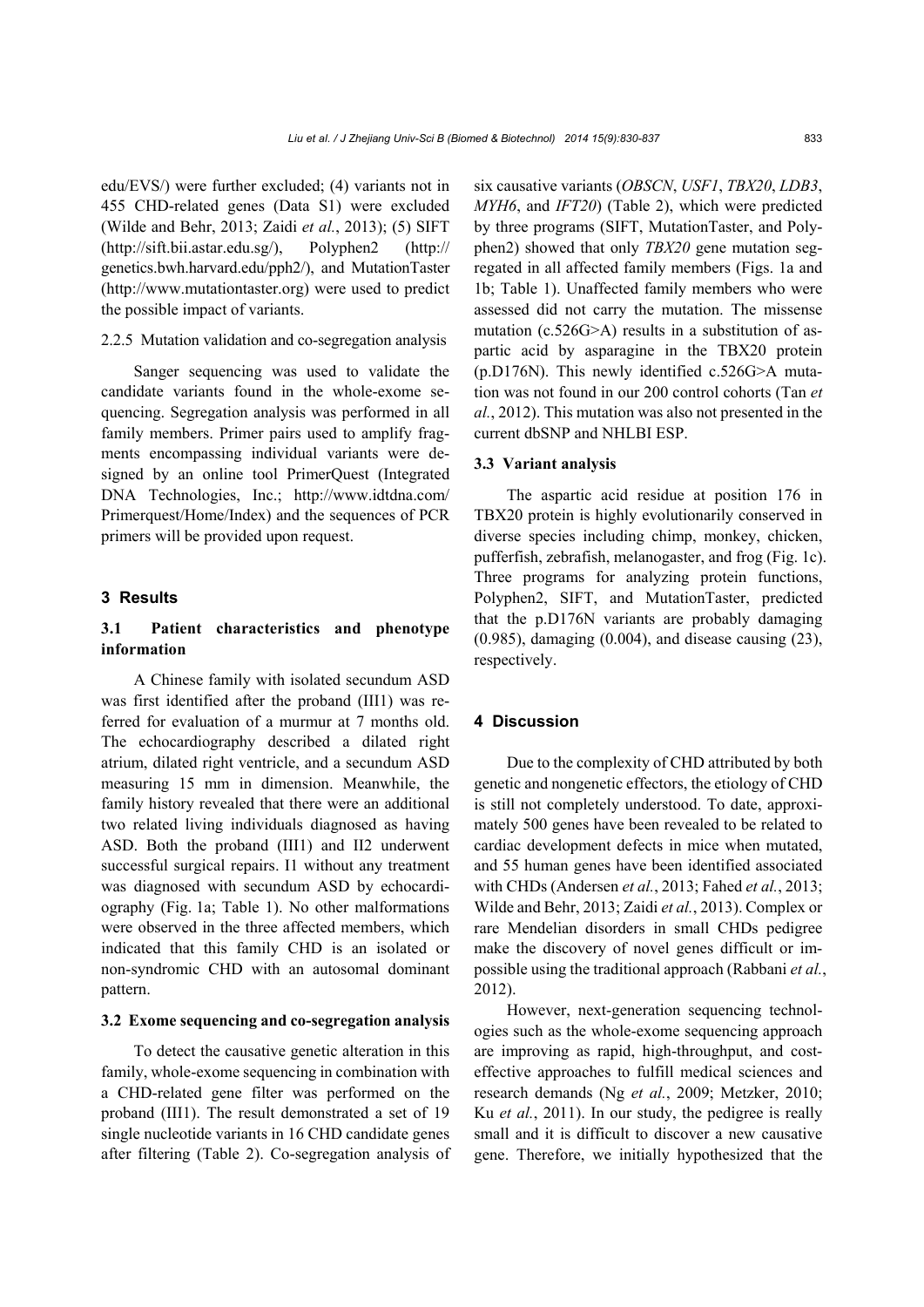| Chr<br>Gene               |                  | Base      |                |              | RB AB Mutation |            | Amino acid Sorting intolerant       | Polyphen2 | MutationTaster                                           |  |
|---------------------------|------------------|-----------|----------------|--------------|----------------|------------|-------------------------------------|-----------|----------------------------------------------------------|--|
|                           |                  | position  |                |              |                | alteration | from tolerant                       |           |                                                          |  |
| NOTCH <sub>2NL</sub> chr1 |                  | 145273345 | T              | C            | Missense       | S > P      | rs10910779                          |           |                                                          |  |
| NOTCH <sub>2</sub>        | chr1             | 120539661 | C              | T            | Missense       | R > Q      | rs146498360                         |           |                                                          |  |
| <b>OBSCN</b>              | chr1             | 228562288 | G              | $\mathbf{A}$ | Missense       | G>R        | Damaging (0.004)                    | PD(0.997) | DC(125)                                                  |  |
| USF1                      | chr1             | 161011931 | T              | G            | Missense       | Y>C        | Tolerated $(0.199)$                 | PD(0.560) | DC(194)                                                  |  |
| ZNF638                    | chr2             | 71576412  | A              | G            | Missense       | I > V      | rs12612365                          |           |                                                          |  |
| ZNF638                    | chr <sub>2</sub> | 71650308  | G              | $\mathsf{A}$ | Missense       | A > T      |                                     |           | Damaging (0.024) Benign (0.094) Polymorphism (58)        |  |
| <b>VEGFC</b>              | chr4             | 177605086 | C              | T            | Missense       | M>1        |                                     |           | Tolerated $(0.103)$ Benign $(0.000)$ Polymorphism $(10)$ |  |
| <b>DST</b>                | chr <sub>6</sub> | 56472194  | C              | T            | Missense       | C > Y      | rs185733722                         |           |                                                          |  |
| <b>TBX20</b>              | chr7             | 35288308  | $\mathcal{C}$  | T            | Missense       | D>N        | Damaging (0.004)                    | PD(0.985) | DC(23)                                                   |  |
| LRRC6                     | chr8             | 133634908 | G              | T            | Missense       | P > H      | rs76147813                          |           |                                                          |  |
| LDB3                      | chr10            | 88469751  | $\mathcal{C}$  | T            | Missense       | A > V      | Tolerated $(0.291)$                 | PD(0.745) | DC(64)                                                   |  |
| PTPN11                    | chr12            | 112892433 | T              | G            | Nonsense       | $Y >^*$    | rs76982592                          |           |                                                          |  |
| PTPN11                    | chr12            | 112892407 | T              | G            | Missense       | S>A        | rs79068130                          |           |                                                          |  |
| MYH6                      | chr14            | 23855762  | $\overline{A}$ | T            | Missense       | I>N        | Damaging $(0.000)$ Benign $(0.248)$ |           | DC(194)                                                  |  |
| MYH6                      | chr14            | 23871682  | $\mathcal{C}$  | T            | Missense       | G > S      | rs148962966                         |           |                                                          |  |
| <b>IFT20</b>              | chr17            | 26658963  | T              | G            | Missense       | N>H        | Damaging $(0.015)$                  |           | DC(68)                                                   |  |
| DSC <sub>2</sub>          | chr18            | 28651796  | G              | T            | Missense       | R > S      |                                     |           | Tolerated (0.382) Benign (0.095) Polymorphism (110)      |  |
| <b>DOTIL</b>              | chr19            | 2211146   | T              | C            | Missense       | V>A        |                                     |           | Damaging $(0.014)$ Benign $(0.001)$ Polymorphism $(64)$  |  |
| EP300                     | chr22            | 41527628  | A              | G            | Missense       | S > G      | rs146242251                         |           |                                                          |  |

**Table 2 Variants identified by whole-exome sequencing in combination with CHD candidate gene filter**

Chr: chromosome; RB: reference sequence base; AB: alternative base identified; PD: probably damaging; DC: disease causing. Variants were share by two family members (III1 and II1) after filtering. Each row represents a single variant. Shaded rows represent the five variants that were validated independently and screened for in affected family members. Only *TBX20* (in box) was segregated with disease in this family

causative gene is in the list of related genes for CHD (Data S1) after analysis of whole-exome sequencing data. According to prediction by three bioinformatics programs (SIFT, Polyphen 2, and MutationTaster), six candidate causative genes were highly suspicious (*OBSCN*, *USF1*, *TBX20*, *LDB3*, *MYH6*, and *IFT20*; Table 2). Co-segregation analysis demonstrated that only *TBX20* gene mutation (c.526G>A/p.D176N) was segregated in all affected family members. If the variant is not in the 455 CHD-related genes, much more work needs to be done, such as whole-exome sequencing on all other family members. If so, it is inevitable that the cost and workload will increase. Therefore, our research provided a new and cost-effective strategy for genetic study in small CHD pedigree (Fig. 2).

*TBX20* plays a critical role in embryonic development and organogenesis, including cell type specification, tissue patterning, and morphogenesis (Smith, 1999; Packham and Brook, 2003; Showell *et al*., 2004). Inherited *TBX20* mutations (I152M, Q195\*) in

patients with ASD were first identified using the first generation sequencing technology (Kirk *et al.*, 2007). The author reported missense (I152M) and nonsense (Q195\*) mutations in two families with isolated ASD or/and other cardiac structure anomaly. Subsequently, other studies identified other *TBX20* mutations via the first generation sequencing technology. Liu *et al.*  (2008) found a number of variants among Chinese patients with ASD with or without other congenital heart defects, including tetralogy of Fallot (TOF), total anomalous pulmonary venous connection (TAPVC). Qian *et al.* (2009) reported that two different variants of *TBX20* were found in four children with ASD with or without other CHD. Posch *et al.* (2010a) identified a *TBX20* missense variant in a patient with ASD with additional TOF and cardiac valve defect (Table 3).

In this study, the whole-exome sequencing in combination with a CHD-related gene filter was performed to investigate a family with ASD. A novel mutation c.526G>A in *TBX20* causing a missense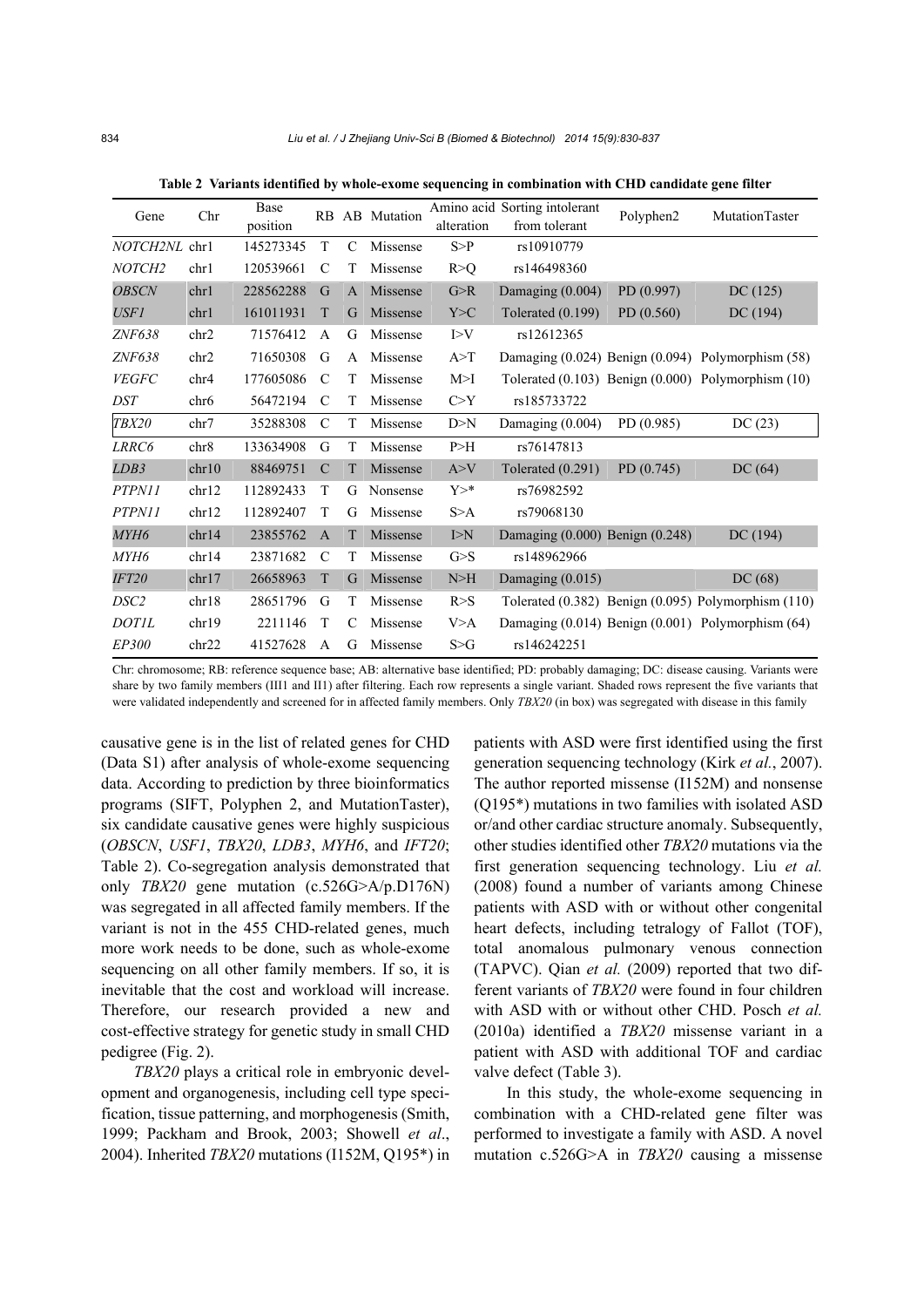

**Fig. 2 Analysis strategy for a novel causative mutation in small CHD pedigree**

**Table 3 Summary of identified ASD-related** *TBX20* **gene mutations** 

| Reference        | Nucleotide | AA           | Cardiac defect     |  |  |
|------------------|------------|--------------|--------------------|--|--|
|                  | change     | change       |                    |  |  |
| Kirk et al.      | 456C > G   | I152M        | ASD, VSD, PFO      |  |  |
| (2007)           | 583C > T   | O195*        | ASD, CoA, MVP,     |  |  |
|                  |            |              | MR, DCM            |  |  |
| Liu <i>et al</i> | 187G > A   | A63T         | ASD                |  |  |
| (2008)           | 361A > T   | 1121F        | TAPVC, ASD         |  |  |
| Oian et al.      | 597C > G   | <b>H186D</b> | ASD, MR, TOF,      |  |  |
| (2009)           |            |              | cleft mitral valve |  |  |
|                  | 601T > C   | L197P        | ASD, TOF           |  |  |
| Posch et al.     | 374C > G   | 1121M        | ASD, TOF, cardiac  |  |  |
| (2010)           |            |              | valve defect       |  |  |

AA: amino acid; ASD: atrial septal defect; CoA: coarctation of aorta; DCM: dilated cardiomyopathy; MR: mitral regurgitation; MVP: mitral valve prolapse; PFO: patent oval foramen; TAPVC: total anomalous pulmonary venous connection; TOF: tetralogy of Fallot; VSD: ventricular septal defect

change (p.D176N) that affected a highly conserved residue in an evolutionarily conserved protein was identified. The p.D176N was not found in the public databases and our 200 control cohorts. Meanwhile, Polyphen2, SIFT, and MutationTaster predicted that p.D176N will be deleterious in its effect. Cosegregated analysis showed that p.D176N segregates with disease in this family. These findings demonstrated that this variant should not be excluded from further study.

This identified missense change (p.D176N) is in the T-box DNA binding domain of TBX20 (109– 288 AA). TBX20 associated directly with other cardiac transcription factors, namely, the homeodomain factor NKX2-5 and zinc finger factor GATA4 and GATA5 (Stennard *et al.*, 2003). Modification of amino acid from aspartic acid to asparagine may not prevent binding to its target DNA site, but there are other possibilities, such as an influenced rate of scanning of DNA or co-factors for interaction, or abnormal structure stability when bound to co-factors (Posch *et al.*, 2010a). Previous studies have demonstrated that identified ASD-related *TBX20* mutations are all in the T-box DNA binding domain (109– 288 AA) except p.A63T (Fig. 3; Table 3) (Kirk *et al.*, 2007; Liu *et al.*, 2008; Qian *et al.*, 2009; Posch *et al.*, 2010a). Therefore, although *in vitro* assays were not performed in our study, we still believed that the mutation (p.D176N) in this study plays a critical role in CHDs. In our further analysis, the functional test will be performed.

In summary, we reported a novel *TBX20* mutation (p.D176N) in a three-generation family with three ASD patients. The present identification of a novel mutation not only further supports the important role of cardiac transcription factor TBX20 in congenital ASD, but also expands the spectrum of *TBX20* mutations and will contribute to the genetic diagnosis and counseling of families with CHD. Meanwhile, our study provided a new and costeffective analysis strategy for the genetic study in small CHD pedigree.

#### **Acknowledgements**

We thank the patient and their families for participating in this study. We are grateful to Mrs. Jian WANG for her assistance in collecting blood samples from the Center of Clinical Gene Diagnosis and Therapy, the State Key Laboratory of Medical Genetics, the Second Xiangya Hospital, Central South University, China.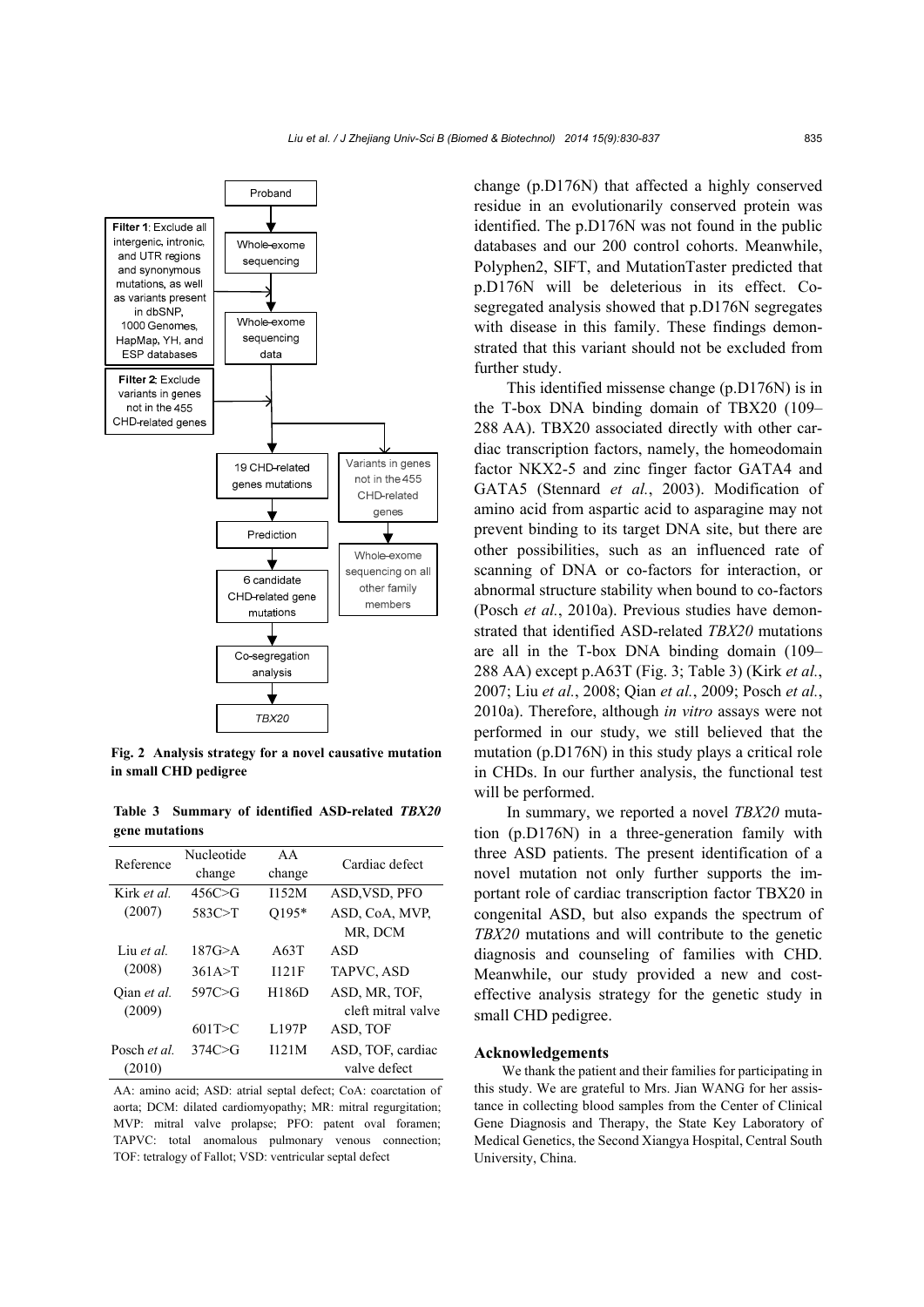

## **Fig. 3 Schematic representation of TBX20 protein structure with exonic germline mutations related to non-syndromic CHD indicated**

All mutations related to ASD are represented on the top. Mutations found in patients with CHD other than ASD are shown below the structural domain. <sup>#</sup> indicate the novel mutation in our study

#### **Compliance with ethics guidelines**

Ji-jia LIU, Liang-liang FAN, Jin-lan CHEN, Zhi-ping TAN, and Yi-feng YANG declare that they have no conflict of interest.

All procedures followed were in accordance with the ethical standards of the responsible committee on human experimentation (institutional and national) and with the Helsinki Declaration of 1975, as revised in 2008 (5). Informed consent was obtained from all patients for being included in the study. Additional informed consent was obtained from all patients for which identifying information is included in this article.

## **References**

- Andersen, T.A., Troelsen, K.D., Larsen, L.A., 2013. Of mice and men: molecular genetics of congenital heart disease. *Cell. Mol. Life Sci*., **71**(8):1327-1352. [doi:10.1007/ s00018-013-1430-1]
- Bruneau, B.G., 2008. The developmental genetics of congenital heart disease. *Nature*, **451**(7181):943-948. [doi:10.1038/nature06801]
- Fahed, A.C., Gelb, B.D., Seidman, J.G., *et al.*, 2013. Genetics of congenital heart disease: the glass half empty. *Circ. Res*., **112**(4):707-720. [doi:10.1161/CIRCRESAHA.112. 300853]
- Gao, X., Su, Y., Guan, L.P., *et al.*, 2013. Novel compound heterozygous *TMC1* mutations associated with autosomal recessive hearing loss in a Chinese family. *PLoS ONE*, **8**(5):e63026. [doi:10.1371/journal.pone.0063026]
- Kirk, E.P., Sunde, M., Costa, M.W., *et al.*, 2007. Mutations in cardiac T-box factor gene *TBX20* are associated with diverse cardiac pathologies, including defects of septation and valvulogenesis and cardiomyopathy. *Am. J. Hum. Genet*., **81**(2):280-291. [doi:10.1086/519530]
- Ku, C.S., Naidoo, N., Pawitan, Y., 2011. Revisiting mendelian disorders through exome sequencing. *Hum. Genet.*, **129**(4):351-370. [doi:10.1007/s00439-011-0964-2]
- Liu, C., Shen, A., Li, X., *et al*., 2008. T-box transcription factor *TBX20* mutations in Chinese patients with congenital heart disease. *Eur. J. Med. Genet*., **51**(6):580-587. [doi:10. 1016/j.ejmg.2008.09.001]
- Metzker, M.L., 2010. Sequencing technologies—the next generation. *Nat. Rev. Genet.*, **11**(1):31-46. [doi:10.1038/ nrg2626]
- Ng, S.B., Turner, E.H., Robertson, P.D., *et al.*, 2009. Targeted capture and massively parallel sequencing of 12 human exomes. *Nature*, **461**(7261):272-276. [doi:10.1038/ nature08250]
- Packham, E.A., Brook, J.D., 2003. T-box genes in human disorders. *Hum. Mol. Genet*., **12**(S1):R37-R44. [doi:10. 1093/hmg/ddg077]
- Pierpont, M.E., Basson, C.T., Benson, D.W., *et al.*, 2007. Genetic basis for congenital heart defects: current knowledge. A scientific statement from the American Heart Association Congenital Cardiac Defects Committee, Council on Cardiovascular Disease in the Young: endorsed by the American Academy of Pediatrics. *Circulation*, **115**(23):3015-3038. [doi:10.1161/CIRCU LATIONAHA.106.183056]
- Posch, M.G., Gramlich, M., Sunde, M., *et al.*, 2010a. A gain-of-function *TBX20* mutation causes congenital atrial septal defects, patent foramen ovale and cardiac valve defects. *J. Med. Genet*., **47**(4):230-235. [doi:10.1136/jmg. 2009.069997]
- Posch, M.G., Perrot, A., Berger, F., *et al.*, 2010b. Molecular genetics of congenital atrial septal defects. *Clin. Res. Cardiol*., **99**(3):137-147. [doi:10.1007/s00392-009- 0095-0]
- Qian, L., Mohapatra, B., Akasaka, T., *et al.*, 2009. Transcription factor neuromancer/TBX20 is required for cardiac function in *Drosophila* with implications for human heart disease. *PNAS*, **105**(50):19833-19838. [doi:10.1073/pnas. 0808705105]
- Qiao, Y.L., Wanyan, H.X., Xing, Q.N., *et al*., 2012. Genetic analysis of the *TBX20* gene promoter region in patients with ventricular septal defects. *Gene*, **500**(1):28-31. [doi:10.1016/j.gene.2012.03.055]
- Rabbani, B., Mahdieh, N., Hosomichi, K., *et al*., 2012. Nextgeneration sequencing: impact of exome sequencing in characterizing mendelian disorders. *J. Hum. Genet*., **57**(10):621-632. [doi:10.1038/jhg.2012.91]
- Richards, A.A., Garg, V., 2010. Genetics of congenital heart disease. *Curr. Cardiol. Rev*., **6**(2):91-97. [doi:10.2174/ 157340310791162703]
- Shen, T., Aneas, I., Sakabe, N., *et al.*, 2011. *TBX20* regulates a genetic program essential to adult mouse cardiomyocyte function. *J. Clin. Invest*., **121**(12):4640-4654. [doi:10. 1172/JCI59472]